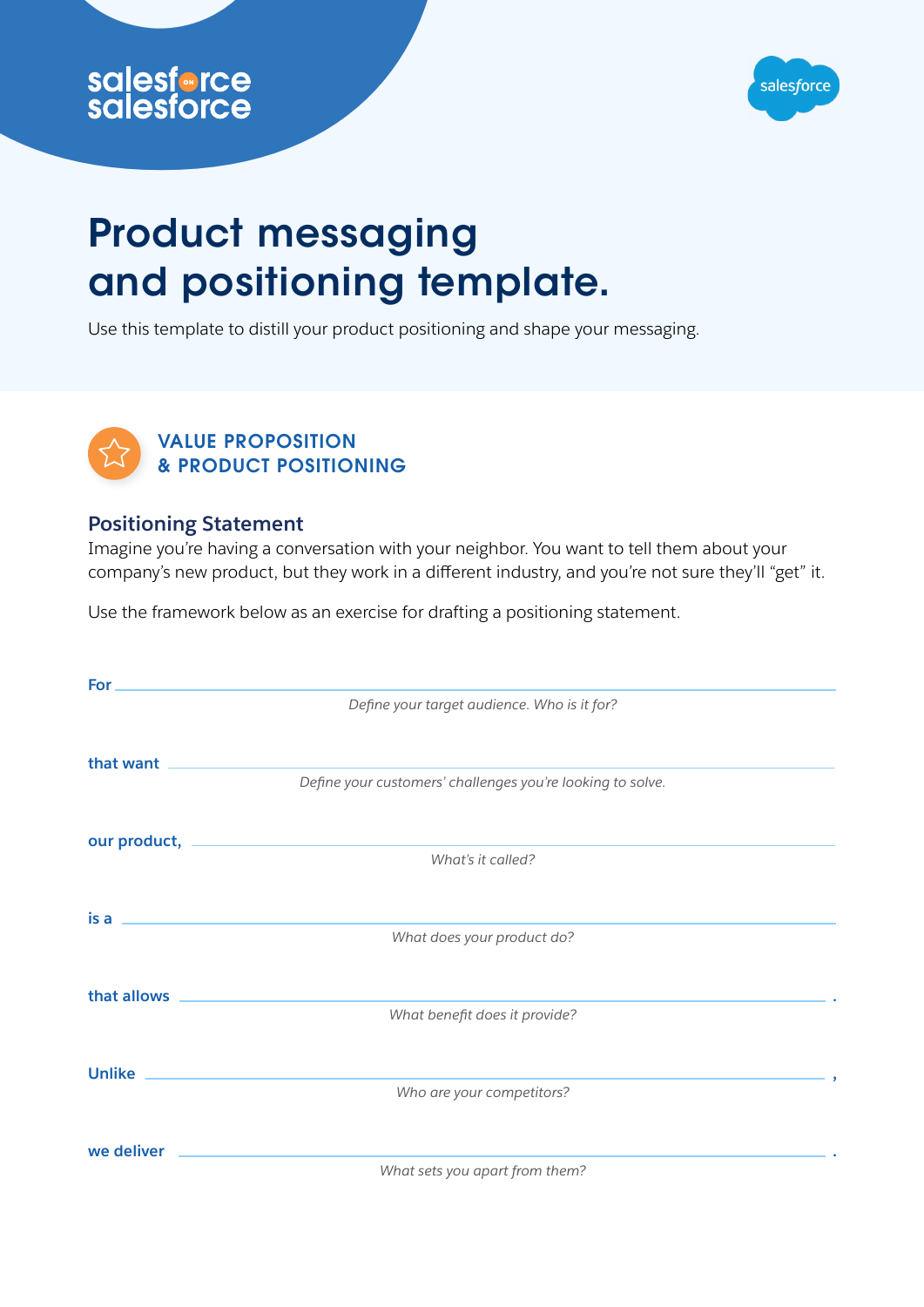

# **Elevator Pitch | 25-50-100 words**

Clarity is kindness.

Use the template below as an opportunity to tell your product's story in the simplest way you can.

S

## **25 words**

Tell us about your product.

# **50 words**

Alright, we're interested. Now tell us a little more.

### **100 words**

Whoops — looks like the elevator is stuck. Go ahead and give us the whole benefit.